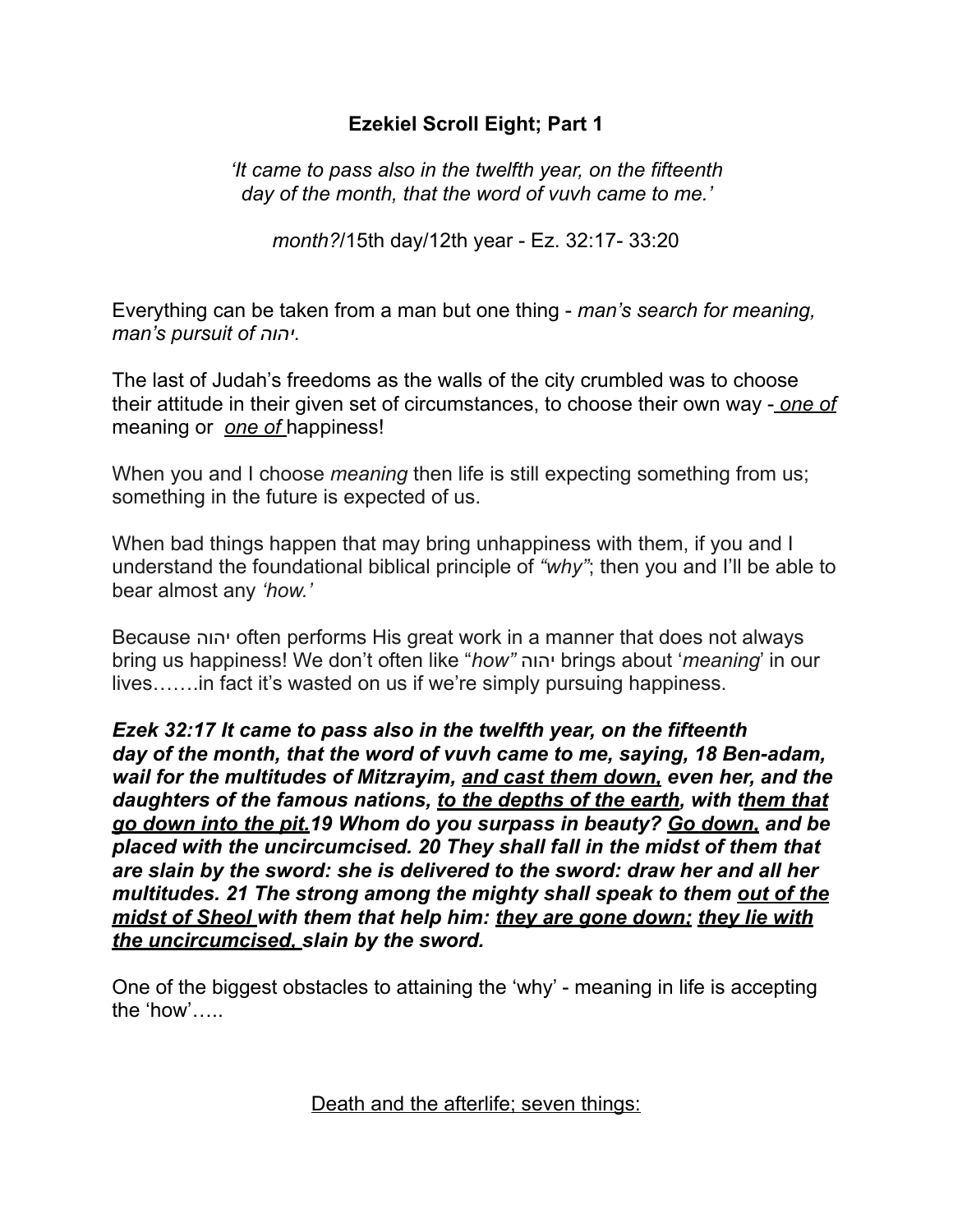- 1. Cast them down/ *ירד yârad*/ to a lower region; to pass a boundary
- 2. To the depths of the earth/the dead go to the grave
- 3. Them that go down to the pit/down to a well/cistern within the earth a holding tank until a time of drawing up.
- 4. Go down; destination downward
- 5. Out of the midst of Sheol/*hades;* the world of the dead off to *a subterranean retreat.*
- 6. They are gone down/destination downward; NOT upward!
- 7. They lie with the uncircumcised/ uncircumcised is a metaphor for the unrighteous; the unrighteous and the righteous go to the same place.

Death and the afterlife: the prophet describes the decent of Egypt into the underworld. The proud empire becomes just one more among the many states that protected her (Assyria, Elam, Meshech and Tubal, Edom, Sidon and the princess of the north.)

#### *Job 27:3 All the while my breath is in me, and the spirit of Elohim is in my nostrils.*

*Job 33:4 The Spirit of Elohim hath made me, and the breath of the Almighty hath given me life.* 

*Job 34:14 If he set his heart upon man, if he gather unto himself his spirit and his breath; 15 All flesh shall perish together, and man shall turn again unto dust.* 

*Ecc 9:5 For the living know that they shall die: but the dead know not any thing, neither have they any more a reward; for the memory of them is forgotten.* 

*Ps 146:4 His breath goeth forth, he returneth to his earth; in that very day his thoughts perish* 

*Ps 6:5 For in death there is no remembrance of thee: in the grave who shall give thee thanks?*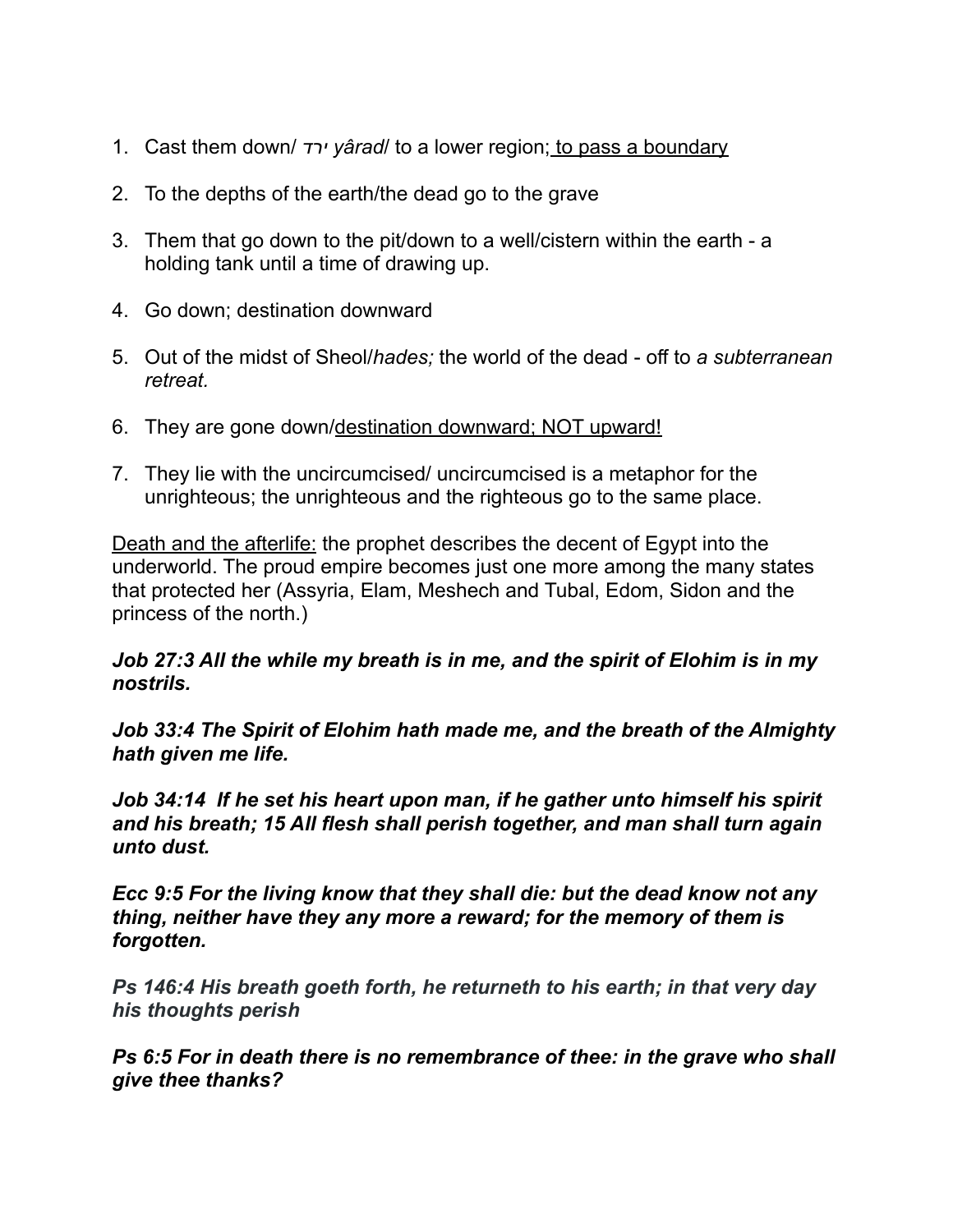*Ps 115:17 The dead praise not the יהוה , neither any that go down into silence.* 

*Isa 38:18 For the grave cannot praise thee, death can not celebrate thee: they that go down into the pit cannot hope for thy truth.* 

*Ecc 9:10 Whatsoever thy hand findeth to do, do it with thy might; for there is no work, nor device, nor knowledge, nor wisdom, in the grave, whither thou goest.* 

#### *Job 7:9 As the cloud is consumed and vanisheth away: so he that goeth down to the grave shall come up no more.10 He shall return no more to his house, neither shall his place know him any more.*

The dead don't return to haunt houses.

There's no such thing as an immortal soul, there's no such thing as dying and going to heaven and bypassing the resurrection!

Israel knew the place of the dead wasn't heaven*: Gen 37:34 And Jacob rent his garments, and put sackcloth upon his loins, and mourned for his son many days. And all his sons and all his daughters rose up to comfort him; but he refused to be comforted; and he said, For I will go down to Sheol שׁאל) Shin, Alef, Lamed) to my son mourning. And his father wept for him.* 

*hades* the sphere of inmates: grave, hell, the pit.

## *Eph 6:20 for which I am an ambassador in chains; that in it I may speak boldly, as I ought to speak.*

Immortality comes *at* the resurrection, *not before!* 

The only way anyone ascends out of the grave *is at* the resurrection; and that has *not* happened yet!

*Job 4:7 Shall mortal man be more just than Elohim ? shall a man be more pure than his maker?* 

*2 Cor. 4:11 For we which live are alway delivered unto death for Yahusha's sake, that the life also of Yahusah might be made manifest in our mortal flesh.*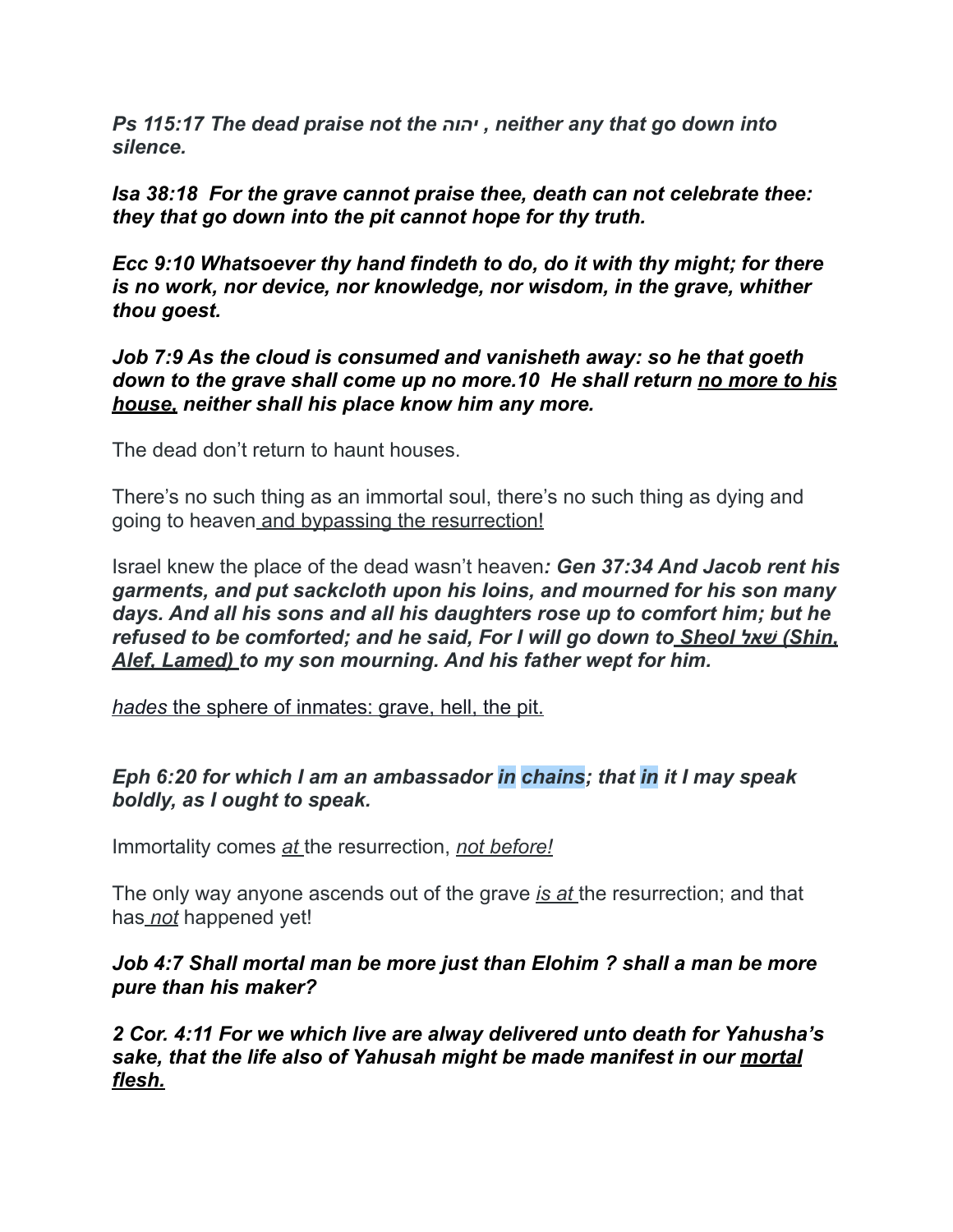#### *Heb 9:27 And as it is appointed unto men once to die, but after this the judgment:*

Their is no post- mortem evangelization.

### *Ecc 12:7 Then shall the dust return to the earth as it was: and the spirit shall return unto יהוה who gave it.*

### *Ps 104:29 Thou hidest thy face, they are troubled: thou takest away their breath, they die, and return to their dust.*

A resurrection is required to attain immortality, not a death! Death does not bring about immortality! Resurrection does!

## *Job 3:13 For now should I have lain still and been quiet, I should have slept: then had I been at rest.*

*Job 3:17 There the wicked cease from troubling; and there the weary be at rest.* 

When do we attain the resurrection?

### *Job 14:12 So man lieth down, and riseth not: till the heavens be no more, they shall not awake, nor be raised out of their sleep.*

Sleep is consistently used in the bible as the image for death.

Heb: *Yashen;* sleep (figurative to die). Gk: *Koimao;* sleep, be dead. (Dan 12:2, Ps 13:3, 1 Cor. 11 & 15).

When we die we don't go anywhere conscious as alive, we're at rest……until the resurrection! Because resurrection; by definition means bringing the dead back to life!

#### *Matt 27:52 And the graves were opened; and many bodies of the saints which slept arose, 53 And came out of the graves after his resurrection, and went into the holy city, and appeared unto many.*

The bible does not say that these saints had gone to heaven when they died and had to come back down to re-inhabit their bodies again…before they rose….that would be a real bummer…. a real let down…..

Instead they experienced resurrection from the**…..grave!**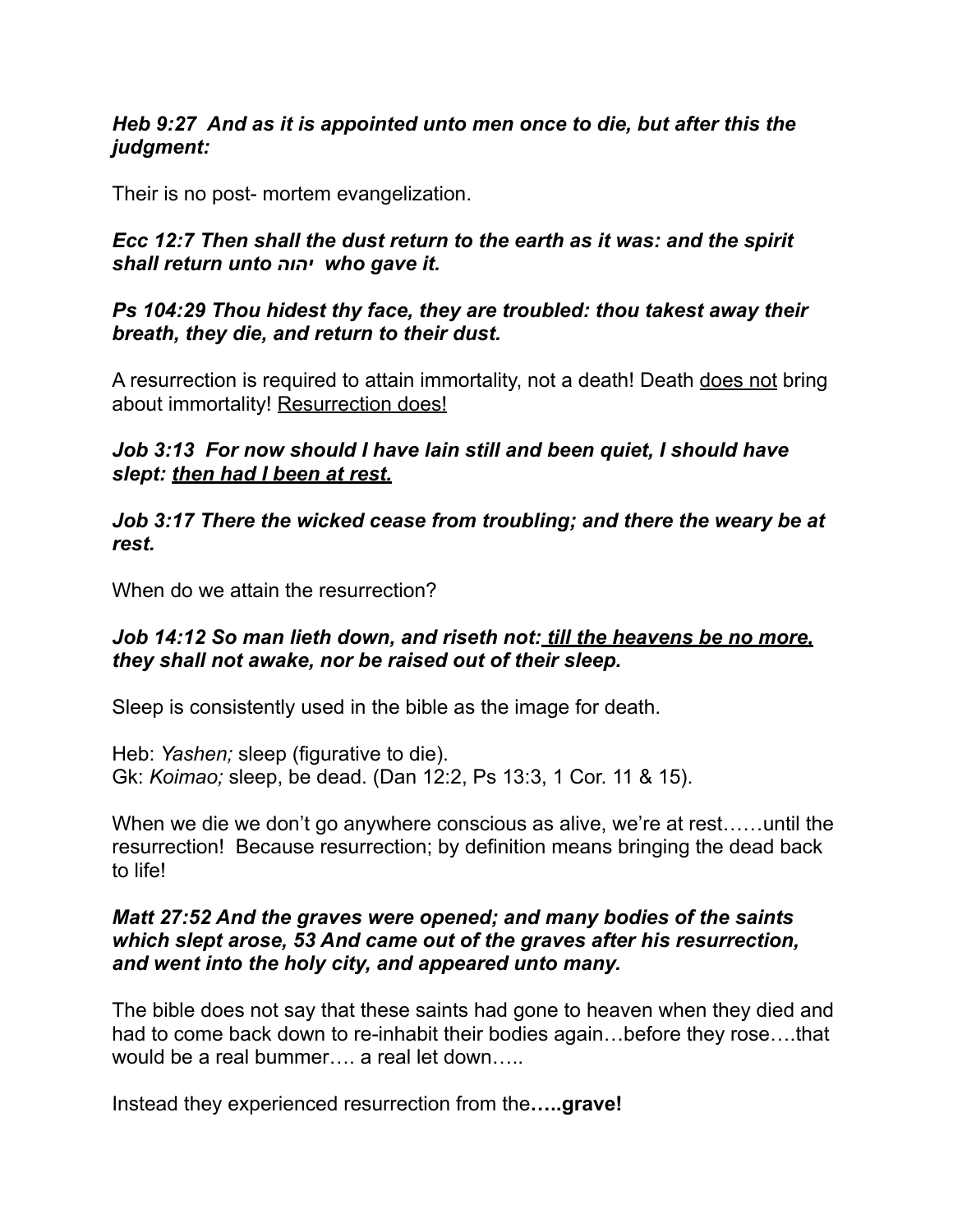Any doctrine that teaches that man does not completely perish and die but somehow remains alive in a conscious state, whether it be in heaven or hell or whatever is false.

*Isa 14:13 For thou hast said in thine heart, I will ascend into heaven, I will exalt my throne above the stars of Elohim: I will sit also upon the mount of the congregation, in the sides of the north.* 

*Jn. 10:1 Verily, verily, I say unto you, He that entereth not by the door into the sheepfold, but ascendeth up some other way, the same is a thief and a robber.* 

*Acts 2:29 let me freely speak unto you of the patriarch David, that he is both dead and buried, and his sepulchre is with us unto this day.* 

*Acts 2:34 For David is not ascended into the heavens* 

*Jn. 3:13 And no man hath ascended up to heaven, but he that came down from heaven, even the Son of man which is in heaven.* 

There's an order to the resurrection:

- 1. Yahusha; the First-fruit!
- 2. Those that are Yahusha's AT HIS COMING.

### *1 Co 15:23 But every man in his own order: Yahusha the firstfruit; afterward they that are Yahusha's at his coming. Then cometh the end.*

At Yahusha's return the order becomes:

- Those that sleep, the dead believers in Yahusha rise first, *then*
- Those alive, the living believers in Yahusha are caught up together with them the first resurrection.
- We all meet the Master in the air.

All the dead will rise, the wicked at the second resurrection to judgment and fire; to become but stubble and ashes.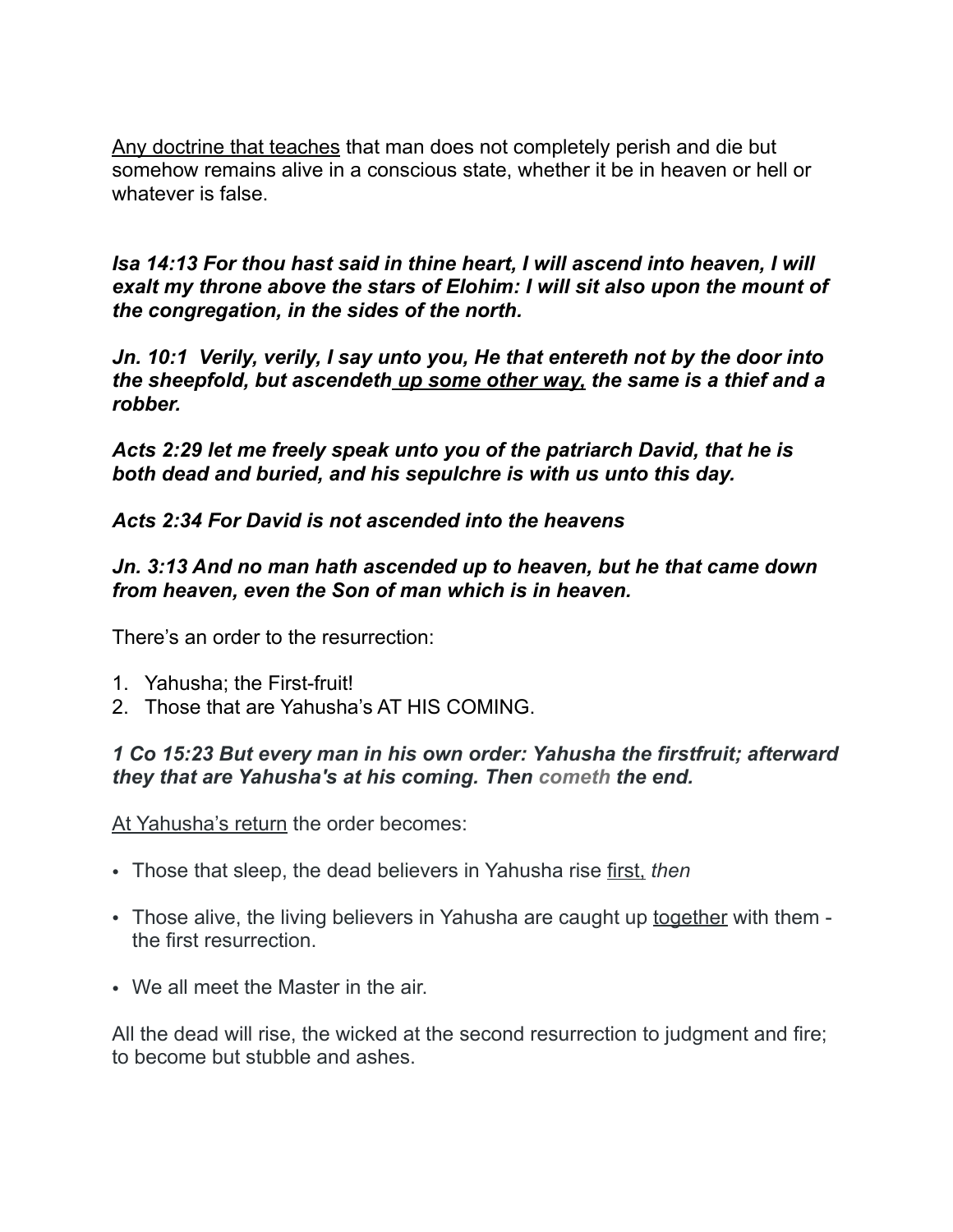#### *Mal 4:2 all that do wickedly, shall be stubble: and the day that cometh shall burn them up….And ye shall tread down the wicked; for they shall be ashes under the soles of your feet in the day that I shall do this, saith the יהוה Tsva.*

 Nowhere does scripture say the order changed post resurrection of Yahusha, nowhere!

## **7 Problem texts that the King Jimmy has tripped us up on!**

## 1. *'***Today':** *Lk 23:42 And Yahusha said unto him, Verily I say unto thee to day shalt thou be with me in paradise.*

The interpretation depends on where you insert the comma. There's no gramma in Greek.

*Verily I say unto thee, To day, shalt thou be with me in paradise.* (KJV comma after the thee*,* capitalization of *Today* - misleads the reader! With no comma or capital T or by moving the comma after today changes everything doesn't it?

Let's not speculate….the answer is found in the form of a question….did Yahusha go to paradise that day?…….*No!…….*He went to the grave.

The grave *isn't* paradise and Yahusha didn't return from heaven to raise from the dead; he rose from the grave having *not* ascended to the Father yet! (Jn. 20:17)

2. **The Transfiguration:** the disciples had a vision of Elijah and Moses at the transfiguration.

*Matt 17:9 Tell the vision to no man, until the Son of man be risen again from the dead.* 

## 3. **The parable of the rich man and Lazarus.**

*Parable: a similitude, fictitious narrative conveying a morale comparison.* 

Abraham's bosom is found in the parable. It's not a real place there's no second or third witness to such a place in scripture because it's not a biblical reality.

4. **The fable that Yahusha went to hell** between his death and resurrection.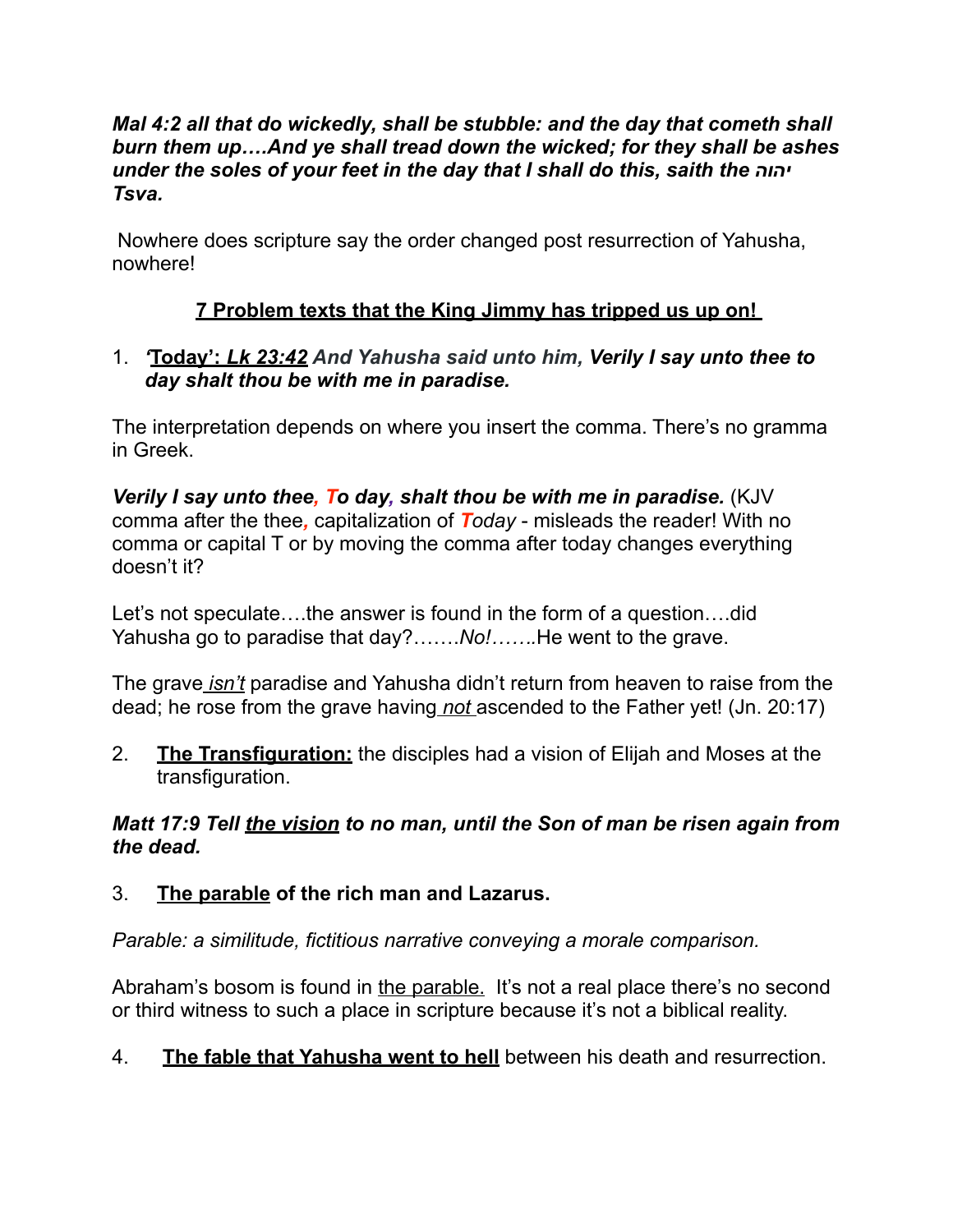He went to Sheol/the grave/ the place of the dead. The later Apostles Creed made up the fable that he descended into and fiery hell.

## 5. **'To be absent from the body** is to be present with the Lord.'

The bible doesn't actually say that.

## *2 Cor 5:8 We are confident, I say, and willing rather to be absent from the body, and to be present with the Master.*

We would rather be; or willing to be.

When did Paul believe this transition would happen at death, or at the resurrection?

*'When mortality is swallowed up by life.'* and *'death is swallowed up in victory.'* 

Which happens during the resurrection at Yahusha's Second Coming.

To be present with Yahusha without the resurrection is unobtainable!

6. **King Saul and the witch of Endor:** She was a witch, a necromancer. Who attempted to bring Samuel up from the dead, not down from heaven by the way.

Saul only perceived it was Samuel, the conversation was only between the witch and the lying spirit that posed as Samuel. It was witchcraft plain and simple.

# 7. **Enoch and Elijah:**

**Enoch** was translated/transported. יהוה took him from one place to another so he could escape being slain by the wicked.

Enoch is listed along with those who died, Noach, Abraham and Moses in Heb. 11:13. The death he escaped was whilst he was in this world…at the hands of the enemies of יהוה, nowhere does it say Enoch escaped the grave.

יהוה translated/transported him from one place to another just as he did Philip (Acts 8:39) and hid his place of burial just as he did Moshe (Deut. 34).

**Elijah** went up in a whirlwind into heaven. The first heaven where the atmosphere is, the second heaven where the planets are and the third heaven where יהוה dwells.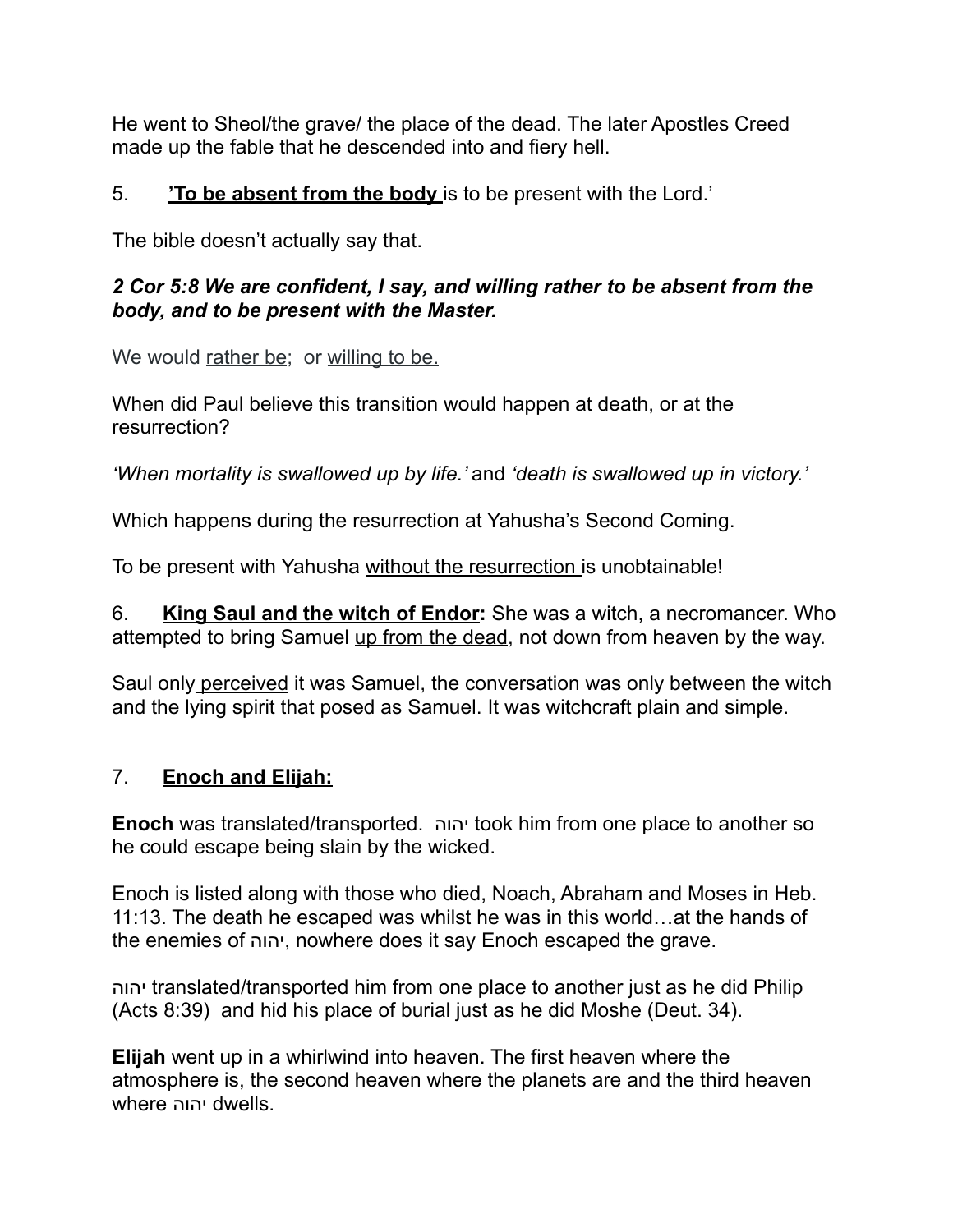Elijah went up into the first heaven where whirlwinds are found in the atmosphere!

The bible doesn't say Elijah became immortal.

יהוה gave the aging Elijah honor by taking him in a whirlwind so his mantle would fall off and given to Elisha.

יהוה would never denigrate an aging righteous prophet, but made a way for him to have his mantle passed to the next generation whilst keeping his honor.

Elijah wrote a letter to King Jehoram years and years after he was taken up in a whirlwind (2 Chr 21.12)

The letter was written some years after Jehoram had slain his brethren and before he became sick and diseased. This proves Elijah was still alive and living in another place.

#### **Part 2 Ezekiel Scroll Eight**

*'It came to pass also in the twelfth year, on the fifteenth day of the month, that the word of vuvh came to me.'*  ?/15/12 - Ez. 32:17-33:20

*32:22 Ashshur is there and all her company: her graves are around her: all of them slain, fallen by the sword: 23 Whose graves are set in the sides of the pit, and their company is around her grave: all of them slain, fallen by the sword, which caused 'terror' חתּית Heh, Tav, Yod, Tav, 'chittı̂yth' fear: - terror in the land of the living.* 

The graves of the Assyrians and Egyptians will lie next to one another; their calamity will descend upon them at once in the prophetic future; we see that today, Syrian and Egypt ensconced in terror and mayhem; '*chittı̂yth.'*

(*Magog, Gomer, Meshech, Tubal are modern day Turkey*).

The Turkish military is now an engine for Islamism rather than a bastion of secularism.

Hardline Islamist mullahs have taken over Turkish military units at Erdogan's hand.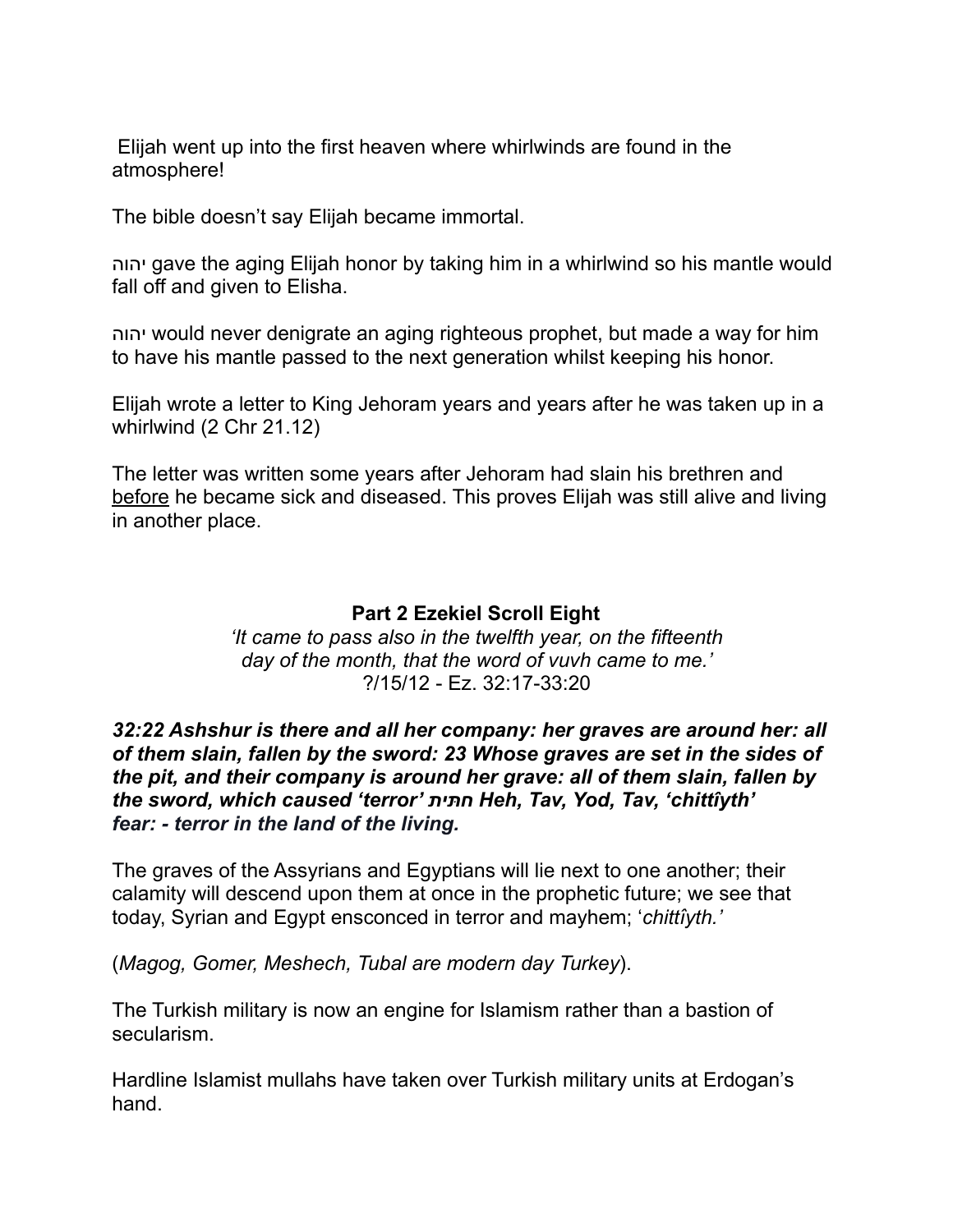The West has a Turkey problem, and it's *idiotic* to pretend otherwise. Yes, Turkey's strategic, but *it's lost* and now a *belligerent* nation sowing the seeds of a biblical cataclysmic war!

*24 There is Eylam (Iran) and all her multitudes around their grave, all of them slain, fallen by the sword, which are gone down uncircumcised into the depths of the earth, which caused their terror in the land of the living; yet have they borne their shame with them that go down to the pit. 25 They have set for her a bed in the midst of the slain with all their multitudes: her graves are around it: all of them uncircumcised, slain by the sword: for the fear they caused in the land of the living, yet have they borne their shame with them that go down to the pit: they are put in the midst of them that be slain.* 

*26 Then there is Meshech, Tuval, and all their multitudes: their graves are around it: all of them uncircumcised, slain by the sword, though they caused fear in the land of the living. 27 And they shall not lie with the mighty that are fallen of the uncircumcised, which are gone down to Sheol with their weapons of war: and they have laid their swords under their heads, but their iniquities shall be upon their bones/essence, though they were the fear of the mighty in the land of the living. 28 Yes, you shall be broken in the midst of the uncircumcised, and shall lie with them that are slain with the sword.* 

V.27 speaks to the effects of Chemical Warfare Agents, we know mustards cause unpredictable loss in the production of **bone** narrow, laying their iniquities upon their very bones.

This whole region that the prophet is addressing is a region desperately sprinting to the finish line in the development of Chemical Warfare Agents.

**Being depraved, verging unredeemable:** V.27 '*their iniquities remain in their essence'*. It's not that only the wicked that sin……NO..we know even the righteous sin…but there's a difference….

When a redeemed believer sins, the sin *doesn't* become a part of his essence, he's done wrong…*.yes*..but he remains a righteous person who's committed *a*  sin, not *a sinner!* There *is* a difference in the eyes of יהוה !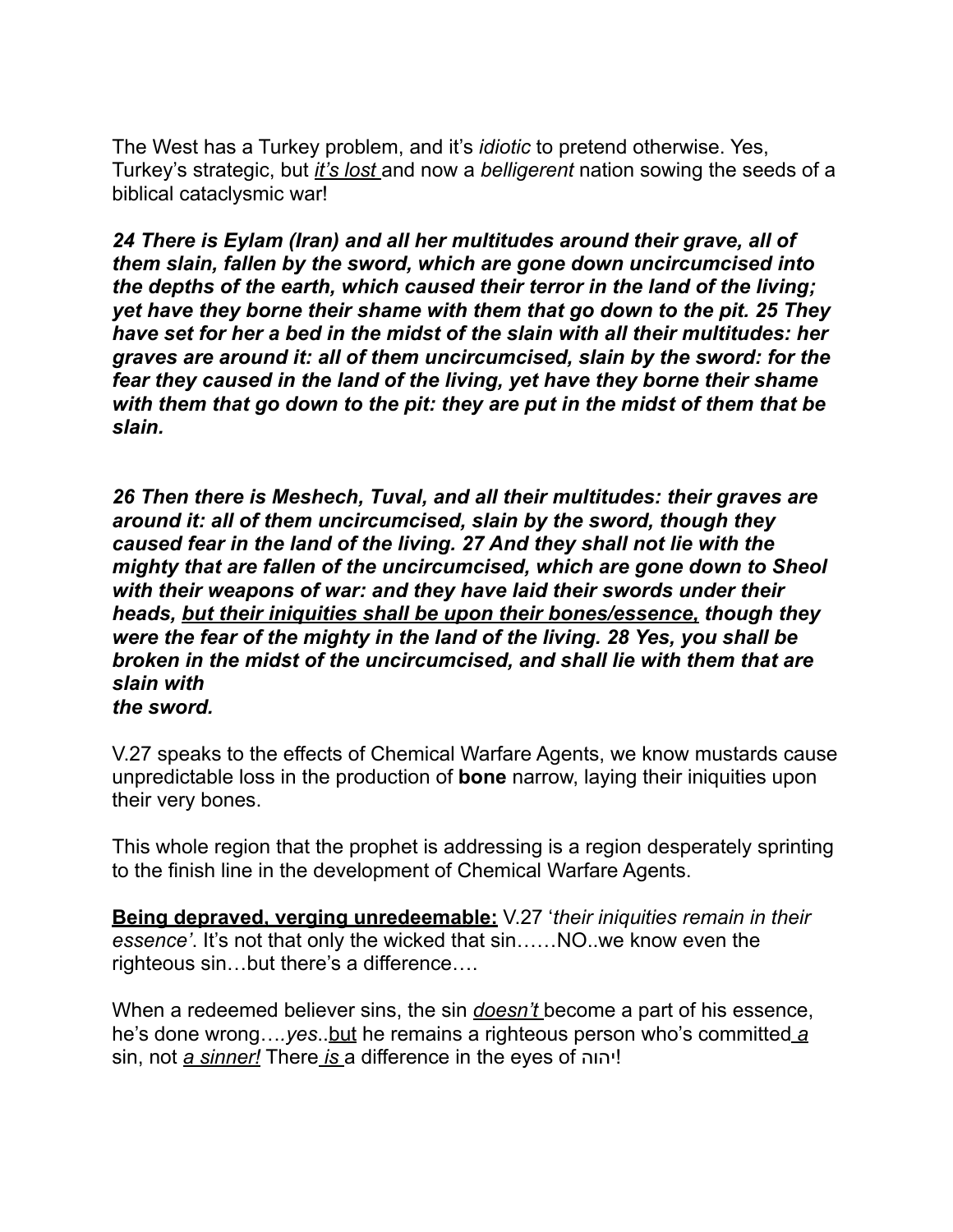*29 Then there is Edom, and her melechim* (Jordan and the Saudi Kings)*, and all her leaders, who despite their might are laid by those that were slain by the sword: they shall lie with the uncircumcised, and with those that go down to the pit.* 

#### *30 Then there are the leaders of the north, all of them, and all the Tzidonians…..*

The Lebanesse, Sidon - the hometown of Jezebel; a region just outside modern day Beirut. Sidon was the first-born son of [Canaan](https://en.wikipedia.org/wiki/Canaan_(biblical_figure)), who was a son of [Ham](https://en.wikipedia.org/wiki/Ham_(son_of_Noah))*.* 

#### *….who are gone down with the slain; with their terror that they instilled; they are ashamed of their might; and they lie uncircumcised with them that be slain by the sword, and bear their shame with them that go down to the pit.*

This war of Gog and Magog brings the world into the knowledge of Yahusha according to Zech 12:10. We're living on the cusp of these days!

*31 Pharaoh shall see them, and shall be comforted over all his multitudes, even Pharaoh and all his army slain by the sword, says the Master vuvh. 32 For I have caused My fear in the land of the living: and he shall be laid in the midst of the uncircumcised with them that are slain with the sword, even Pharaoh and all his multitudes, says the Master vuvh.* 

*33:1 Again the word of vuvh came to me, saying, 2 Ben-adam, speak to the children of your people, and say to them, When I bring the sword upon a land, if the people of the land take a man from their borders, and make him their watchman: 3 If when he sees the sword come upon the*  land, he blows the shofar, and warns the people; 4 Then whoever hears the *sound of the shofar, and takes not warning; if the sword comes, and takes him away, his dahm shall be upon his own head.5 He that heard the sound of the shofar, and took not the warning; his dahm shall be upon himself. But he that takes warning shall deliver his being. 6 But if the watchman sees the sword come, and blows not the shofar, and the people are not warned; if the sword comes, and takes away any person from among them, he is taken away in his iniquity; but his dahm will I require at the watchman's hand.* 

*Those of us redeemed must warn…we must do so anyway!* 

*The watchman is held responsible for his failure to inspire.*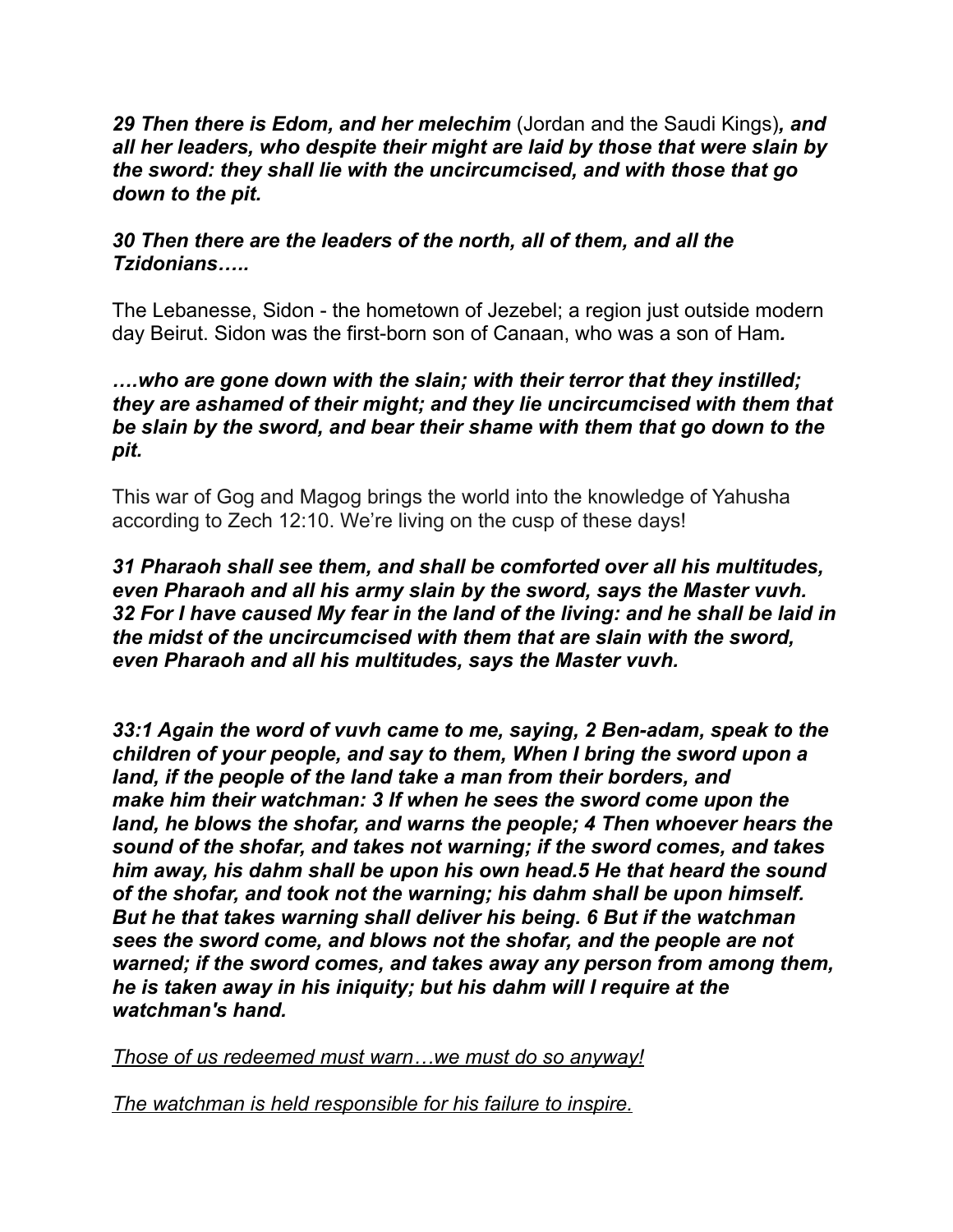*So you, O Ben-adam, I have set you as a watchman to Beit Yisrael; therefore you shall listen to the word at My mouth, and warn them from Me. 8 When I say to the wicked, O wicked man, you shall surely die; if you do not speak to warn the wicked away from his own derech, that wicked man shall die in his iniquity; but his dahm will I require at your hand. 9 Nevertheless, if you warn the wicked of his own derech to turn from it; if he does not turn from his own derech, he shall die in his iniquity; but you have delivered your being. 10 Therefore, O you Ben-adam, speak to Beit Yisrael; This, say, If our transgressions and our sins be upon us, and we waste away in them, how should we then live?* 

*11 Say to them, As I live, says the Master vuvh, I have no pleasure in the death of the wicked; but that the wicked turn from his own derech and live: make teshuvah, make teshuvah from your evil derachot; for why will you die, O Beit Yisrael?* 

*12 Therefore, you Ben-adam, say to the children of your people, The tzedakah of the tzadik shall not deliver him in the day of his transgression: as for the wickedness of the wicked, he shall not fall by it in the day that he makes teshuvah from his wickedness; neither shall the tzadik be able to live because of his tzedakah in the day that he sins. 13 When I shall say to the tzadik, that he shall surely live; if he trusts in his own tzedakah, and commits iniquity, all his tzedakah shall not be remembered; but for the iniquity that he has committed, he shall die for it.* 

Misconceptions abound and are the cause of discord and death. Here; יהוה addresses a huge misconception.

People who think that their past behavior and belief system is more important than their present conduct.

*14 Again, when I say to the wicked, You shall surely die; if he makes teshuvah from his sin, and does that which is just and right; 15 If the wicked restores the pledge, and returns what he has robbed, and has a halacha in the chukim of chayim, without committing further iniquity; he shall surely live, he shall not die.* 

True repentance is always yoked with restitution….sorry *isn't* enough.

Repentance is *not* regret, repentance is *not* sorrow for the consequences you now find yourself neck deep in stagnation!